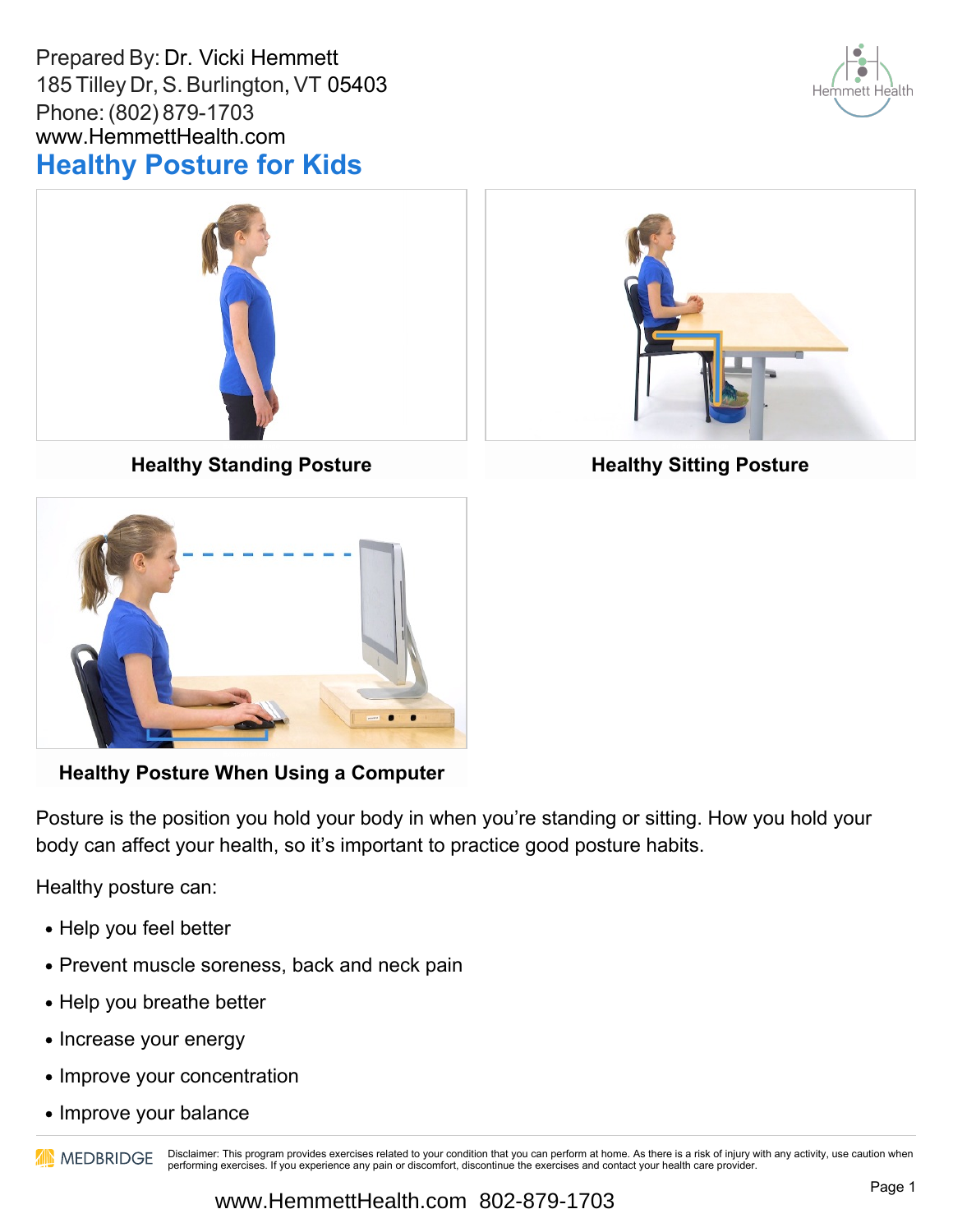Boost your confidence

**Standing** 

- When you're standing up, stand tall. Imagine someone pulling up on a string that is attached to your head. Keep your ears over your shoulders, and hold your shoulders back and down.
- Pull your belly button in towards your back.
- Stand evenly on both feet.

**Sitting** 

- When you're sitting down, sit up straight and relax your shoulders. If possible, choose a chair with back support so you can rest your shoulders on the backrest. You can also use a small pillow to help support your back.
- Place your feet flat on the floor, so your legs form an upside down "L" shape. Do not cross your legs. If your feet can't touch the ground, use a footstool.
- When using a computer, keep your monitor at eye level and place your keyboard close to your body. Don't do homework on the couch or in bed.
- Lastly, avoid sitting in the same position for more than 30 minutes. Take short breaks to stretch or walk around.

Good posture may feel awkward at first, but the more you practice the more natural it will feel. Your body will thank you!



## **Healthy Lifting Tips for Kids**

**Squat Lift**

**Half Kneel Lift**



Disclaimer: This program provides exercises related to your condition that you can perform at home. As there is a risk of injury with any activity, use caution when performing exercises. If you experience any pain or discomfort, discontinue the exercises and contact your health care provider.

www.HemmettHealth.com 802-879-1703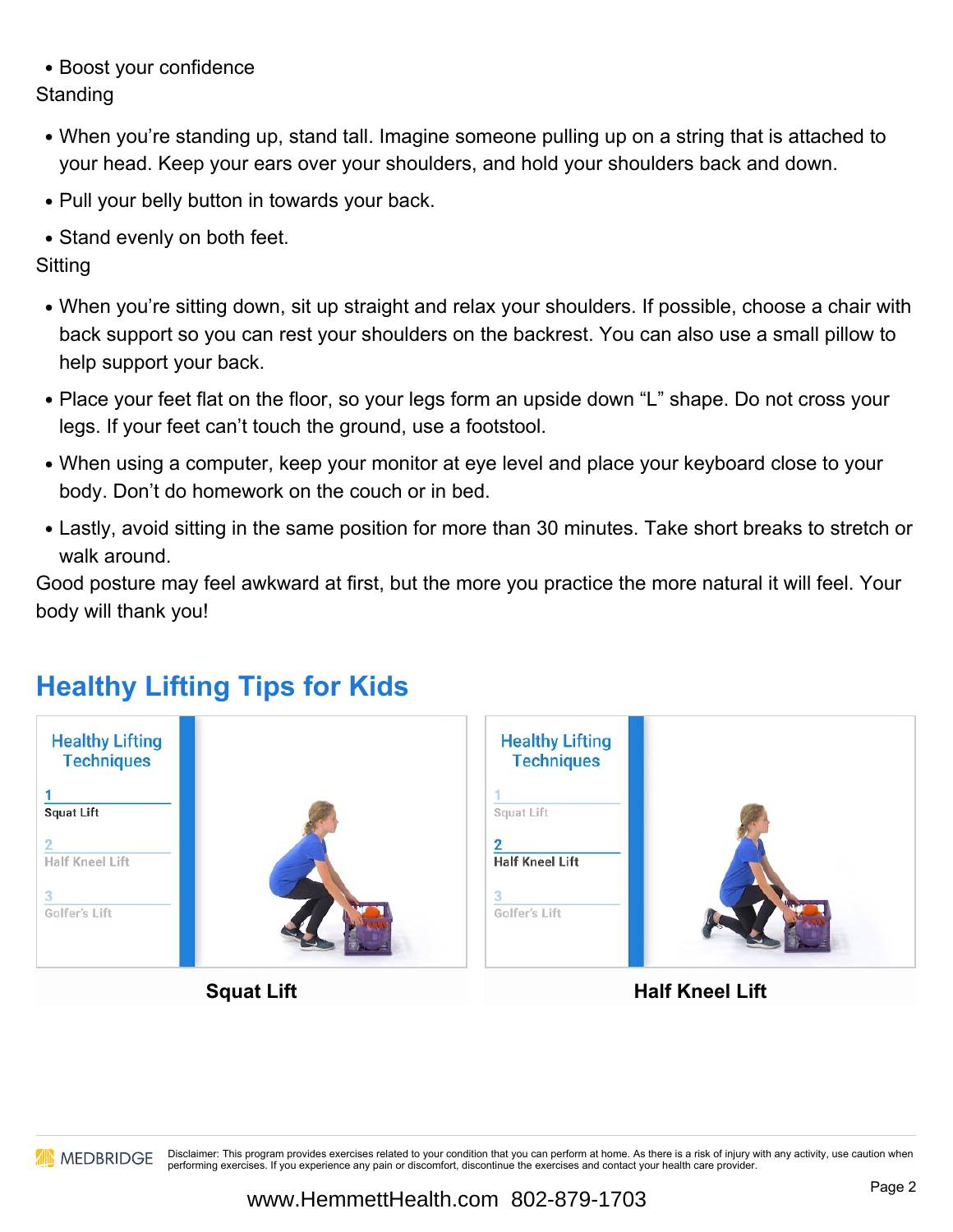

**Golfer's Lift**

When you lift an object up off the floor, it's important to lift it correctly. Lifting an object the wrong way can hurt your back, neck, or shoulders.

Next time you lift an object off the floor, use one of these techniques to help keep your back safe from injury:

### **1. Squat Lift**

- Start by getting as close to the object as possible.
- Your feet should be shoulder width apart, with one foot slightly in front of the other.
- Squat down, keeping your back straight. The object should be between your feet.
- Pick up the object slowly, holding it as close to your body as possible.
- When moving the object, be careful not to twist your body to turn. If you need to change direction, take small steps with your feet.

## **2. Half Kneel Lift**

- Start by getting as close to the object as possible.
- Your feet should be shoulder width apart, with one foot staggered in front of the other.
- Bend your knees and place one knee on the floor, keeping your other knee bent in front of you.
- Pick up the object slowly. Make sure to keep your back straight and hold the object as close to your body as possible.
- When moving the object, be careful not to twist your body to turn. If you need to change direction, take small steps with your feet.
- **3. Golfer\'s Lift**

A Golfer's Lift can be used to pick up small, light objects off the floor or to pick something out of a tall box or bin. Use this method for picking up items that you can hold in one hand.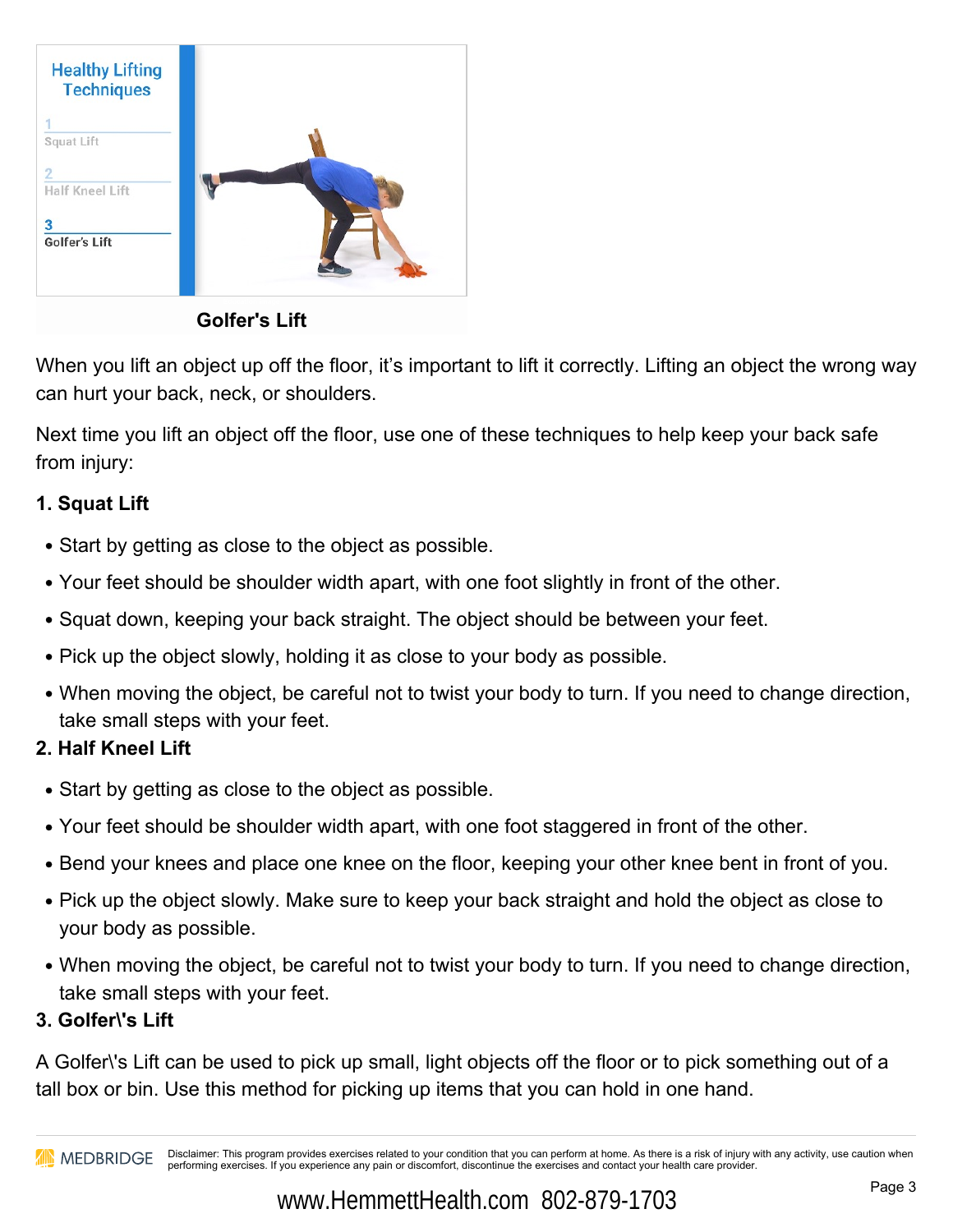To perform a Golfer's Lift:

- Start by standing near the object you want to pick up.
- Hold on to a countertop, chair, or other stable object for support with one hand.
- Use your other hand to reach down to pick up the object.
- As you lean forward, lift your other leg off the floor behind you. Make sure to keep your back straight.
- If needed, you can bend your standing leg to lower yourself even further towards the floor.



**Disclaimer:** This program provides exercises related to your condition that you can perform at home. As there is a risk of injury with any activity, use caution when performing exercises. If you experience any pain or discomfort, discontinue the exercises and contact your health care provider.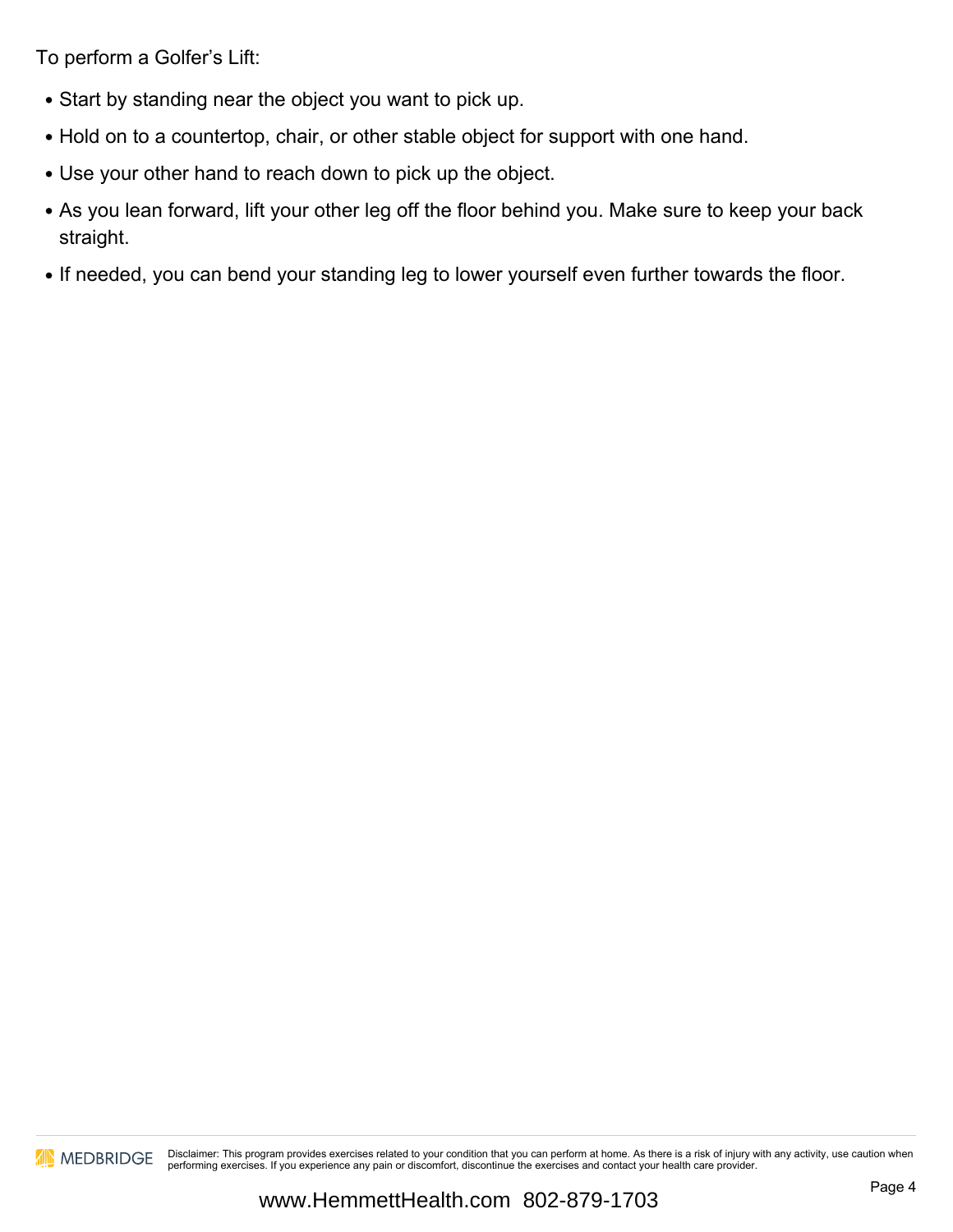

# **SPORTS TIPS**

## SPORTS NUTRITION

Just as proper physical techniques should be part of every athlete's safety routine, maintaining adequate nutrition and hydration is also important. By following basic nutrition and hydration tips, athletes can stay at peak performance before, during, and after activity.

### **EATING BEFORE EXERCISE**

### **Total Energy**

Most equations for calculating energy needs consider an individual's gender, weight, and height as well as the level of physical activity. Given these differences and the importance of consuming adequate calories, it is important to consult a sports dietitian for the optimal energy prescription.

# **NUTE STOP** SPORTS INJURIES — Keeping Kids in the Game for Life | www.STOPSportsInjuries.org



MEDBRIDGE Disclaimer: This program provides exercises related to your condition that you can perform at home. As there is a risk of injury with any activity, use caution when performing exercises. If you experience any pain or discomfort, discontinue the exercises and contact your health care provider.

www.HemmettHealth.com 802-879-1703